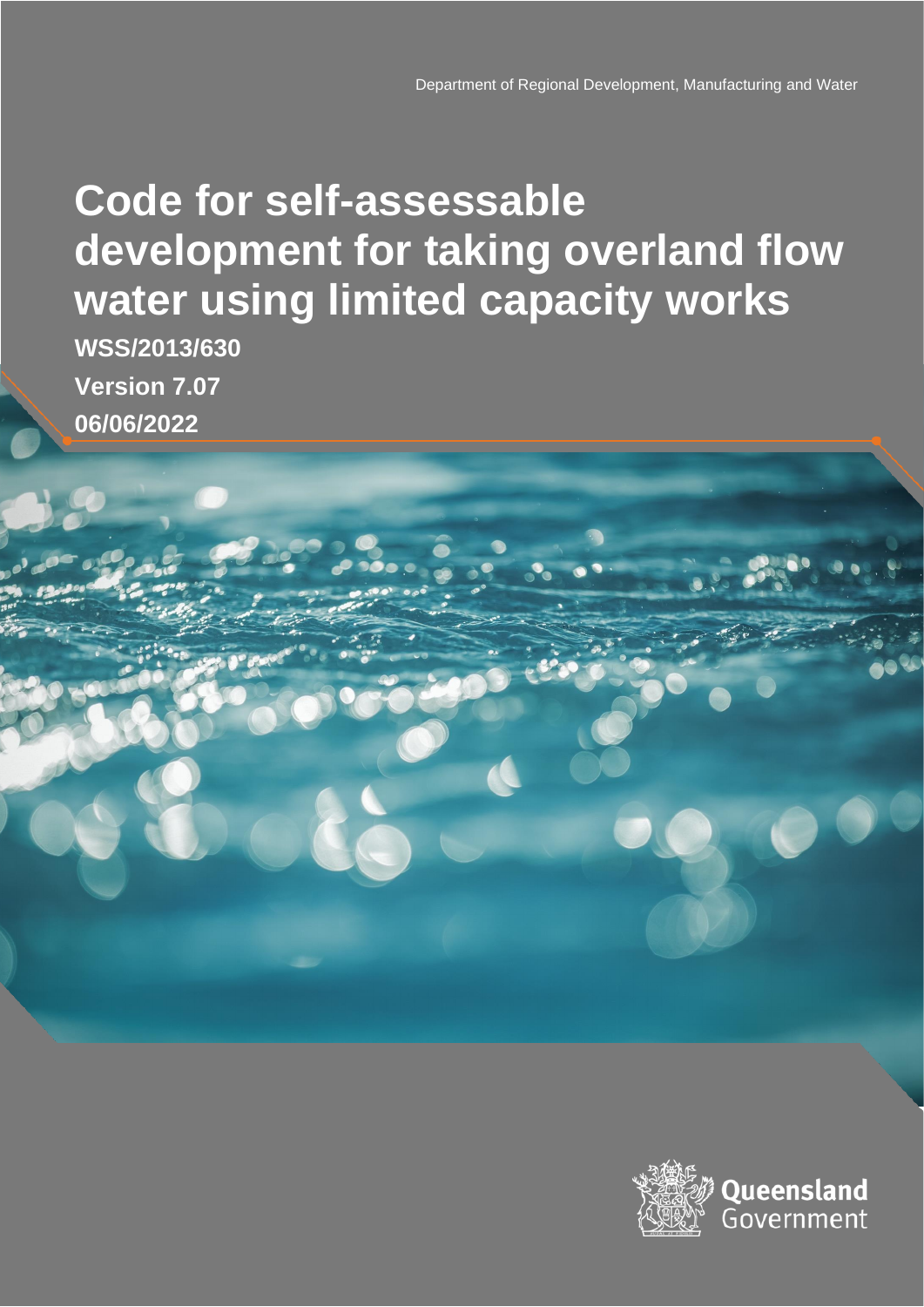Code for self-assessable development for taking overland flow water using limited capacity works

This publication has been compiled by Water Management, Department of Regional Development, Manufacturing and Water.

© State of Queensland, 2022

The Queensland Government supports and encourages the dissemination and exchange of its information. The copyright in this publication is licensed under a Creative Commons Attribution 4.0 International (CC BY 4.0) licence.



Under this licence you are free, without having to seek our permission, to use this publication in accordance with the licence terms. You must keep intact the copyright notice and attribute the State of Queensland as the source of the publication.

Note: Some content in this publication may have different licence terms as indicated.

For more information on this licence, visit https://creativecommons.org/licenses/by/4.0/.

The information contained herein is subject to change without notice. The Queensland Government shall not be liable for technical or other errors or omissions contained herein. The reader/user accepts all risks and responsibility for losses, damages, costs and other consequences resulting directly or indirectly from using this information.

#### **Interpreter statement**:

The Queensland Government is committed to providing accessible services to Queenslanders from all culturally and linguistically diverse backgrounds. If you have difficulty in understanding this document, you can contact us within Australia on 13QGOV (13 74 68) and we will arrange an interpreter to effectively communicate the report to you.



Version 7.07 last updated 6/06/2022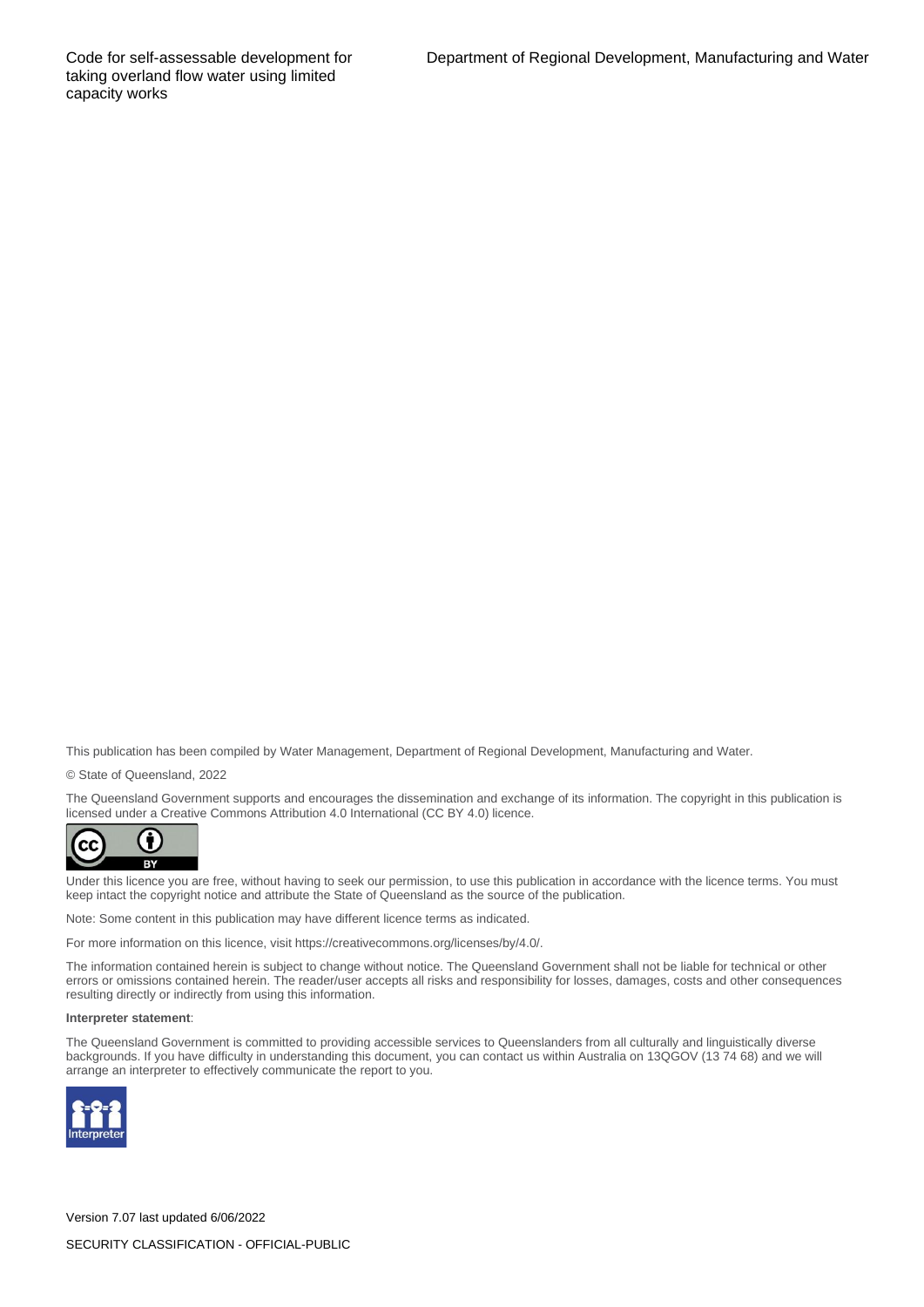Code for self-assessable development for<br>taking overland flow water using limited<br>capacity works

# **Contents**

| 1.0 |  |
|-----|--|
| 2.0 |  |
| 3.0 |  |
| 4.0 |  |
| 4.1 |  |
| 4.2 |  |
| 4.3 |  |
| 4.4 |  |
| 5.0 |  |
| 6.0 |  |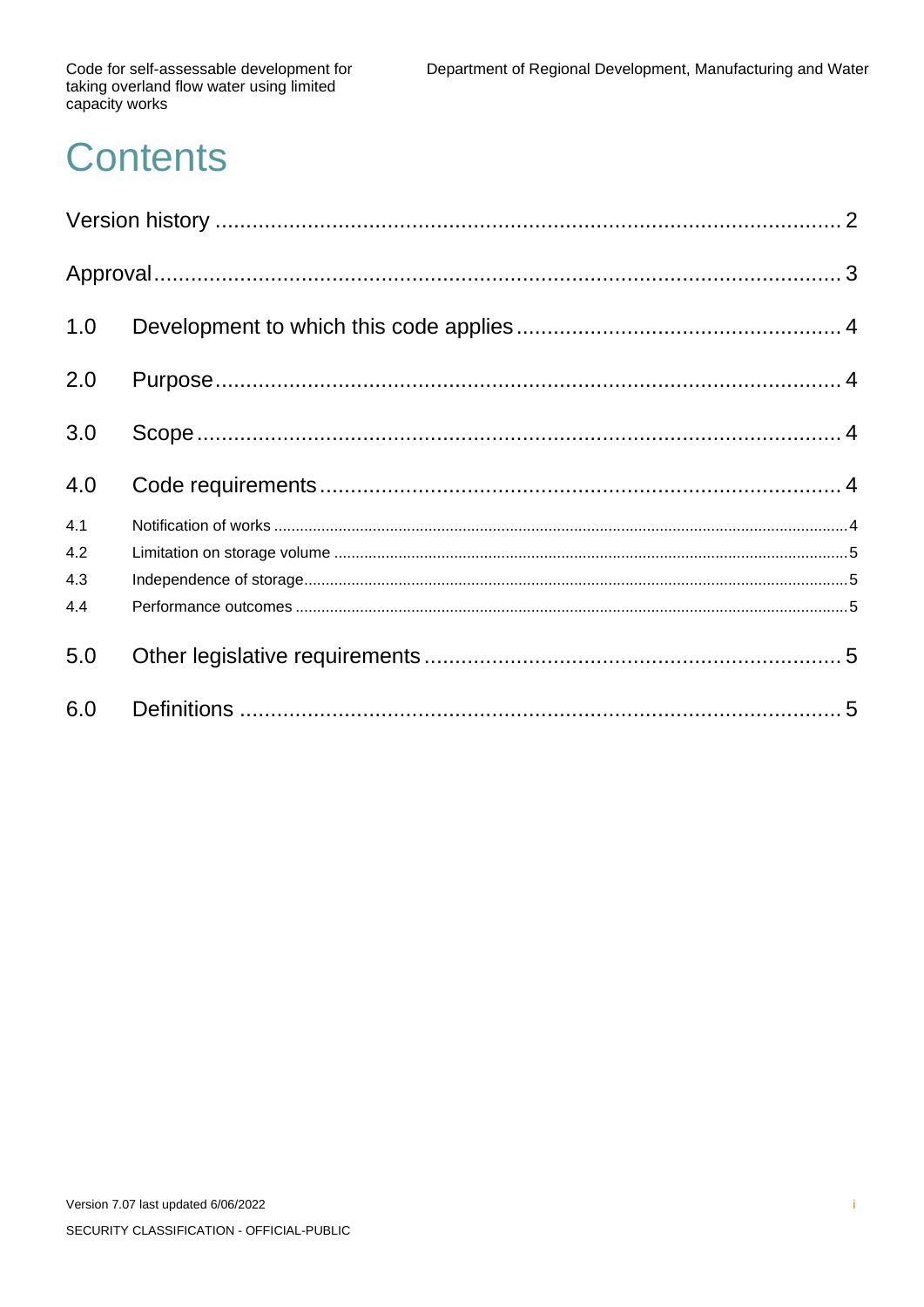# <span id="page-3-0"></span>Version history

| <b>Version</b> | <b>Date</b> | <b>Comments</b>                                                                                                                                                                                                                                                                                                                                                                                                                    |  |
|----------------|-------------|------------------------------------------------------------------------------------------------------------------------------------------------------------------------------------------------------------------------------------------------------------------------------------------------------------------------------------------------------------------------------------------------------------------------------------|--|
| 1.00           | 10/04/2007  | Current.                                                                                                                                                                                                                                                                                                                                                                                                                           |  |
| 2.00           | 24/06/2008  | 'Code for self-assessable development for taking Gulf' and 'Code water using small<br>scale storages' converted to 'Code for self- assessable development for taking overland<br>flow water using flow limited capacity works'.                                                                                                                                                                                                    |  |
|                |             | References to 'small scale storages' overland replaced with 'limited capacity works' as<br>the Burdekin, Mitchell and other water resource plans (WRP) allow for up to 250 ML<br>capacity of works.                                                                                                                                                                                                                                |  |
|                |             | Removal of reference to specific WRPs to make this code apply to the relevant plan<br>areas across the state.                                                                                                                                                                                                                                                                                                                      |  |
| 2.01           | 10/07/2008  | Replace 'Code for self-assessable development for taking flow water using small scale<br>storages' with 'Code for self-assessable development for taking overland flow water<br>using overland limited capacity works'.                                                                                                                                                                                                            |  |
| 3.00           | 05/08/2010  | Make changes associated with the Temporary State Planning Policy 1/10 Protecting<br>Wetlands of High Ecological Significance in Great Barrier Reef, change from the<br>Integrated Planning Act 1997 to the Sustainable Planning Act 2009, change<br>departmental name from Departmental Natural Resources and Water to Queensland<br>Department of Environment and Resource Management and ensure consistency with<br>other codes. |  |
| 4.00           | 26/07/2011  | Amendments include: some references to wild rivers declaration removed, minor update<br>to executive summary, ensure that legislative references are correct and reinstate<br>reference to water resource plans that have limited capacity and the maximum<br>volumetric capacity that applies to each area.                                                                                                                       |  |
| 5.00           | 09/11/2011  | Addition of the maximum volumetric capacity for the Cooper Creek water resource plan<br>area.                                                                                                                                                                                                                                                                                                                                      |  |
| 6.00           | 15/11/2011  | Ensure that the water resource plans are detailed in full in section titled 'Limitation on<br>storage volume' and other minor amendments.                                                                                                                                                                                                                                                                                          |  |
| 7.00           | 08/12/2011  | Amended to include limited capacity for Fitzroy Basin.                                                                                                                                                                                                                                                                                                                                                                             |  |
| 7.01           | 28/02/2014  | Updated departmental references. Deleted performance requirements in Table 2 no<br>longer applicable. Amended responsibilities and definitions sections.<br>Changed policy ID number from WAM/2007/3029 to WSS/2013/630.                                                                                                                                                                                                           |  |
| 7.02           | 14/04/2015  | Updated to include limited capacity for Burnett Basin. Removed references to Wild<br>Rivers declarations.                                                                                                                                                                                                                                                                                                                          |  |
| 7.03           | 01/07/2016  | Updated departmental template.                                                                                                                                                                                                                                                                                                                                                                                                     |  |
| 7.04           | 06/12/2016  | Section references updated to be consistent with changes from the Water Reform and<br>Other Legislation Amendment Act 2014                                                                                                                                                                                                                                                                                                         |  |
| 7.05           | 03/07/2017  | Amendments associated with implementation of the Planning Act 2016 (replaced<br>Sustainable Planning Act 2009 on 3 July 2017).                                                                                                                                                                                                                                                                                                     |  |
| 7.06           | 11/10/2019  | Amendments associated with implementation of the Mineral Resources and Other<br>Legislation Amendment Regulation 2019.                                                                                                                                                                                                                                                                                                             |  |
|                |             | Updated departmental template.                                                                                                                                                                                                                                                                                                                                                                                                     |  |
| 7.07           | 06/06/2022  | Update departmental template and branding.                                                                                                                                                                                                                                                                                                                                                                                         |  |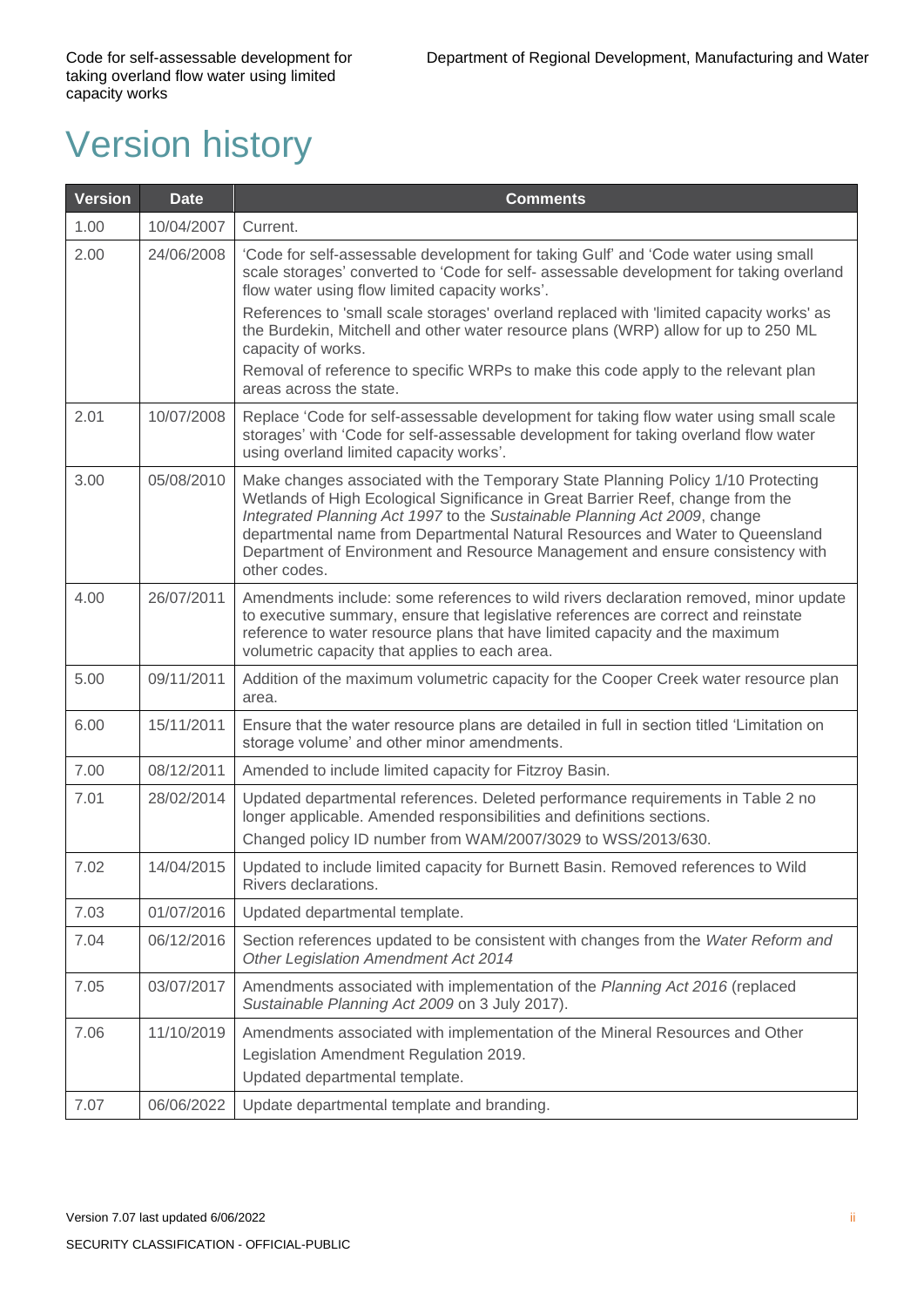# <span id="page-4-0"></span>Approval

| <b>Position</b>                                    | <b>Name</b> | Date <sup>1</sup> |
|----------------------------------------------------|-------------|-------------------|
| Director, Water Operations - Divisional<br>Support | lan Gordon  | 06/06/2022        |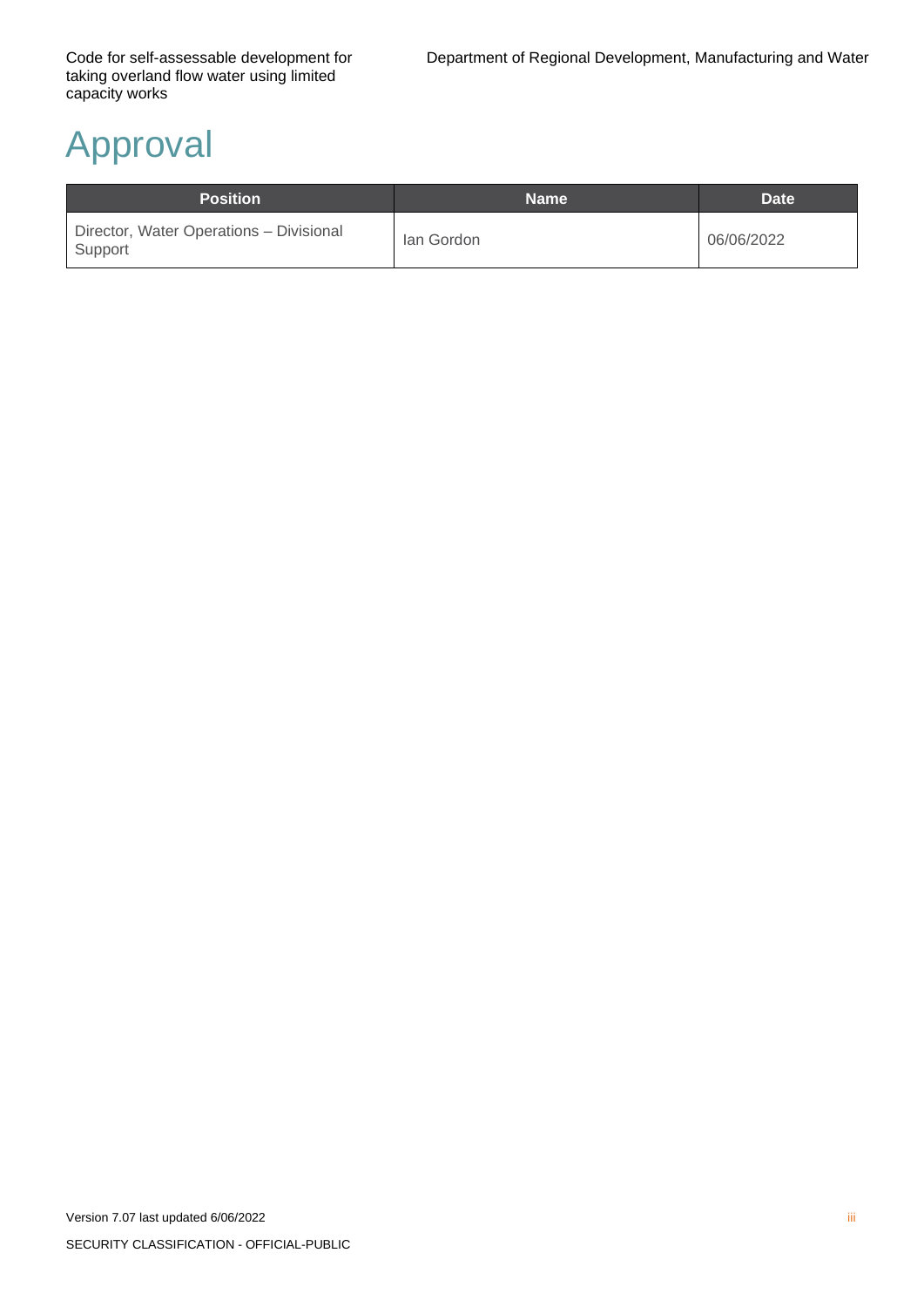## <span id="page-5-0"></span>1.0 Development to which this code applies

This code applies to the taking of overland flow water using limited capacity works.

This code applies if limited capacity works for taking overland flow are identified as self-assessable development under the Water Regulation 2016 (Water Regulation).

For the purposes of the *Planning Act 2016* (Planning Act), development in accordance with this code is considered accepted development.

## <span id="page-5-1"></span>2.0 Purpose

The purpose of this code is to ensure that works for taking overland flow water that have a limited capacity are:

- consistent with the requirements of the applicable Water Plan and the Water Regulation.
- limited to a specified volumetric capacity
- constructed independently to other works
- constructed, as far as practicable, to minimise the impact of the works on overland flow with regard to neighbouring properties, the environment and downstream users of overland flow water
- consistent with the landholder's authority to take overland flow water.

## <span id="page-5-2"></span>3.0 Scope

Operational works that take overland flow water include:

- a. storages, sumps, drains, embankments, channels, pipes and pumps for taking, or that can be used for taking, overland flow water
- b. storages that are connected to the works mentioned in paragraph (a)
- c. works that make, or that can be used to make, the original connection between the storages mentioned in paragraph (b) and the works mentioned in paragraph (a).

This code does not apply to:

- overland flow works where the storage associated with the works is of a greater volume than the maximum volume specified in the Water Plan or Water Regulation.
- overland flow works that are connected by a water transfer device, see section 4.3 of this code.
- overland flow works constructed for purposes prohibited in the water plan or water management protocol.
- operational works that take overland flow water for stock or domestic purposes that have been made selfassessable development.

#### <span id="page-5-3"></span>4.0 Code requirements

#### <span id="page-5-4"></span>4.1 Notification of works

The owner of land on which the works are constructed must notify the local departmental office of the location and capacity of the works within 60 business days of completion of the works.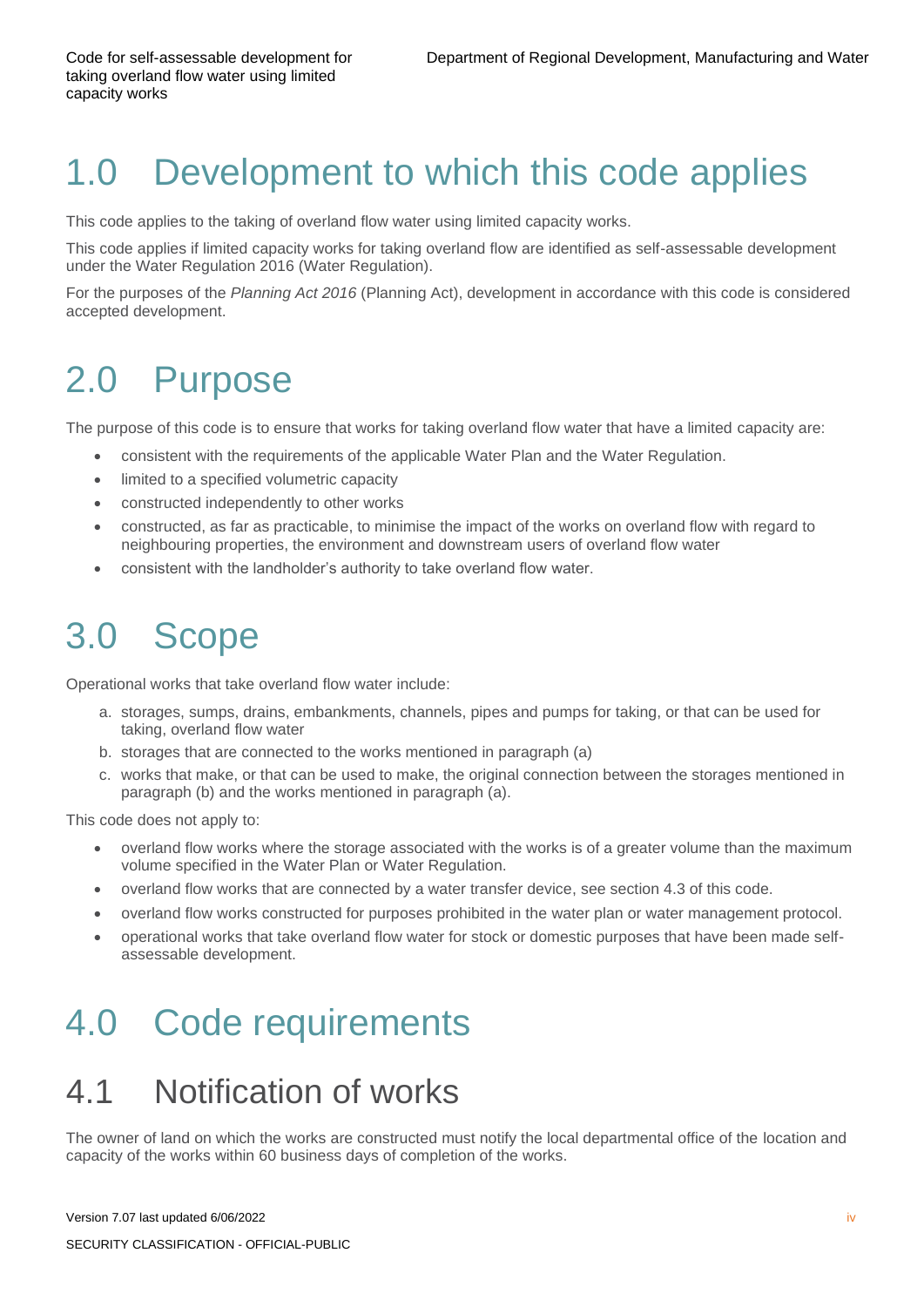This notification must include a completed copy of Notification form for self-assessable works to take overland flow (form W2F082) available on the Business Queensland website at [www.business.qld.gov.au.](http://www.business.qld.gov.au/)

#### <span id="page-6-0"></span>4.2 Limitation on storage volume

Works constructed under this code must not exceed the capacity prescribed for each area in Schedule 9 of the Water Regulation.

### <span id="page-6-1"></span>4.3 Independence of storage

All storages must be independent of other storages. Storage works must not be connected, physically or by any device able to transfer water to any other works used or able to be used for storing water.

For example, works must not share common walls and must not be connected by means of a pump, pipe, channel, etc.

#### <span id="page-6-2"></span>4.4 Performance outcomes

[Table 1](#page-6-5) below specifies the performance outcomes that must also be satisfied. The performance outcomes of the code will be satisfied if the acceptable outcomes are adopted.

<span id="page-6-5"></span>

|  |  | Table 1 - Performance outcomes and acceptable outcomes |  |  |  |  |
|--|--|--------------------------------------------------------|--|--|--|--|
|--|--|--------------------------------------------------------|--|--|--|--|

| <b>Performance outcomes</b>                                               | <b>Acceptable outcomes</b>                                                                                                                                                                  |
|---------------------------------------------------------------------------|---------------------------------------------------------------------------------------------------------------------------------------------------------------------------------------------|
| Physical impacts of overland flow works<br>on neighbouring properties are | The overland flow works are contained within the property<br>$\bullet$<br>boundaries.                                                                                                       |
| minimised.                                                                | At full supply level the area inundated is contained within the<br>$\bullet$<br>property boundaries.                                                                                        |
|                                                                           | Any bywash resulting from the overland flow works, exits the<br>property as close as practicable to the same location at which it<br>exited the property prior to construction of the works |

### <span id="page-6-3"></span>5.0 Other legislative requirements

A person constructing works that take overland flow water must also ensure they comply with any other relevant state and federal laws.

# <span id="page-6-4"></span>6.0 Definitions

**Bywash** means water that is diverted from a dam or reservoir and is usually associated with a pipe or other structure to prevent uncontrolled overtopping.

**Limited capacity** means the volumetric limit specified in the Water Regulation.

**Overland flow water** is defined in the *Water Act 2000*.

**Property** means one or more contiguous parcels of land, operated as a single enterprise.